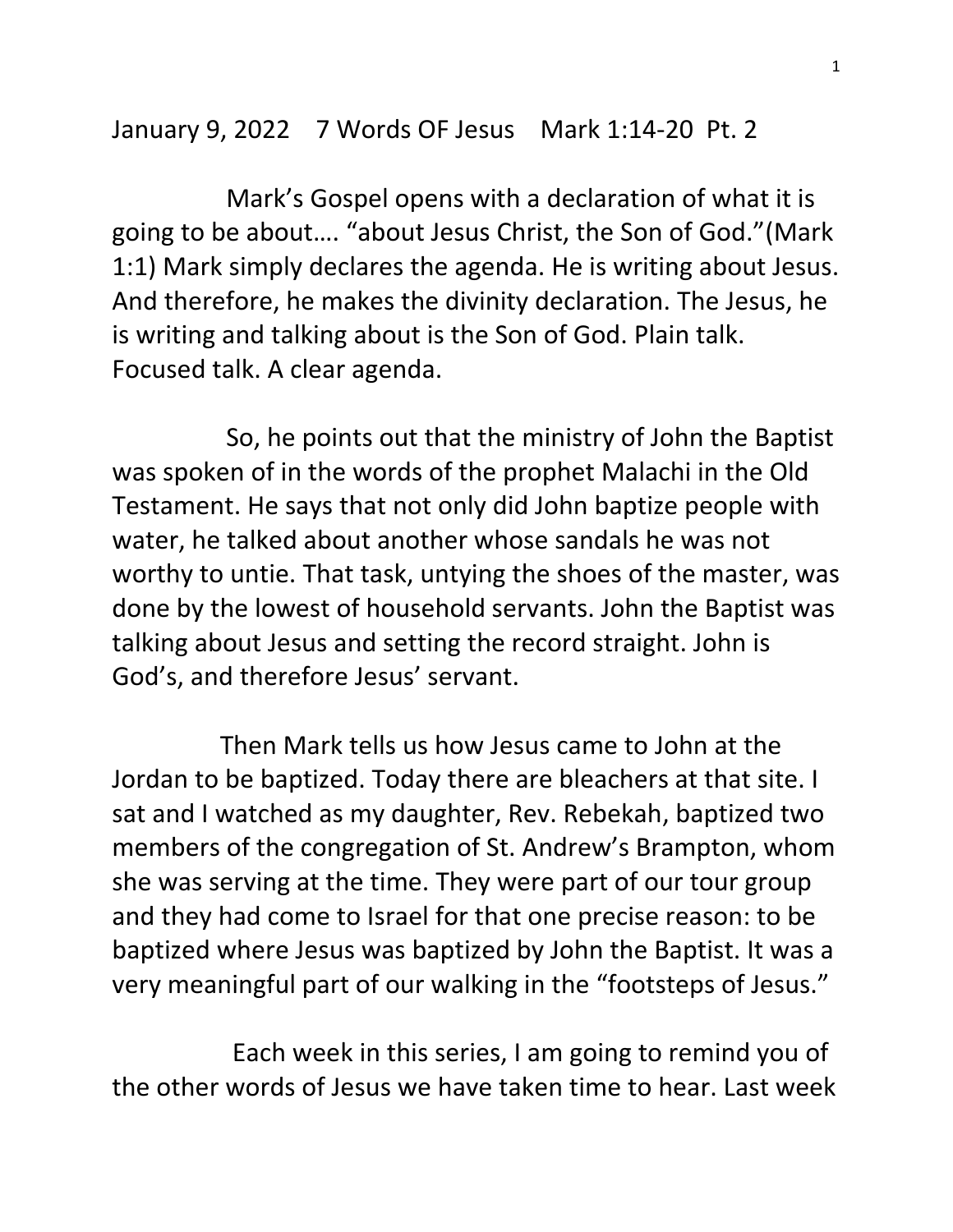we listened once again to the conversation between Jesus and Nicodemus the pharisee. It was to this teacher of the Law and the prophets, Jesus said, "I tell you the truth, no one can see the kingdom of God unless he is born again." It is important. It is so important, it had to be the first word of Jesus in this series.

 The second word of Jesus we are going to consider in this series is in Mark chapter 1, verses14 and 15. Mark tells us that "after John the Baptist was put in prison, Jesus went into Galilee, proclaiming the good news of God. 'the time has come,' Jesus said, 'the kingdom of God is near. Repent and believe the good news.'"Several things here require our attention, not only as we begin the journey of faith, but as we remember we have dedicated years of our lives in this pursuit.

 "The time has come," is a significant phrase. Even in our times, when someone says, it is time, we know we have to attend to business that is serious and urgent. I can remember as if it were yesterday, the morning of September 15th 1975. I made the short walk from the office of the new church building, to our home. Barbara was seated on the sofa. Beside her sat a woman named Claire, the wife of one of the elders of the church. Claire said, "I'll be going." And then she put her hand on my shoulder and said, "It's time." I had no idea what was going on. As the door closed behind Claire, Barbara announced… "the baby is coming." I was scared and excited all at once. Rebekah was born just after 9:00 pm that evening. I had held Barbara's hand throughout the labour. It was a marvelous and difficult experience. And our lives went through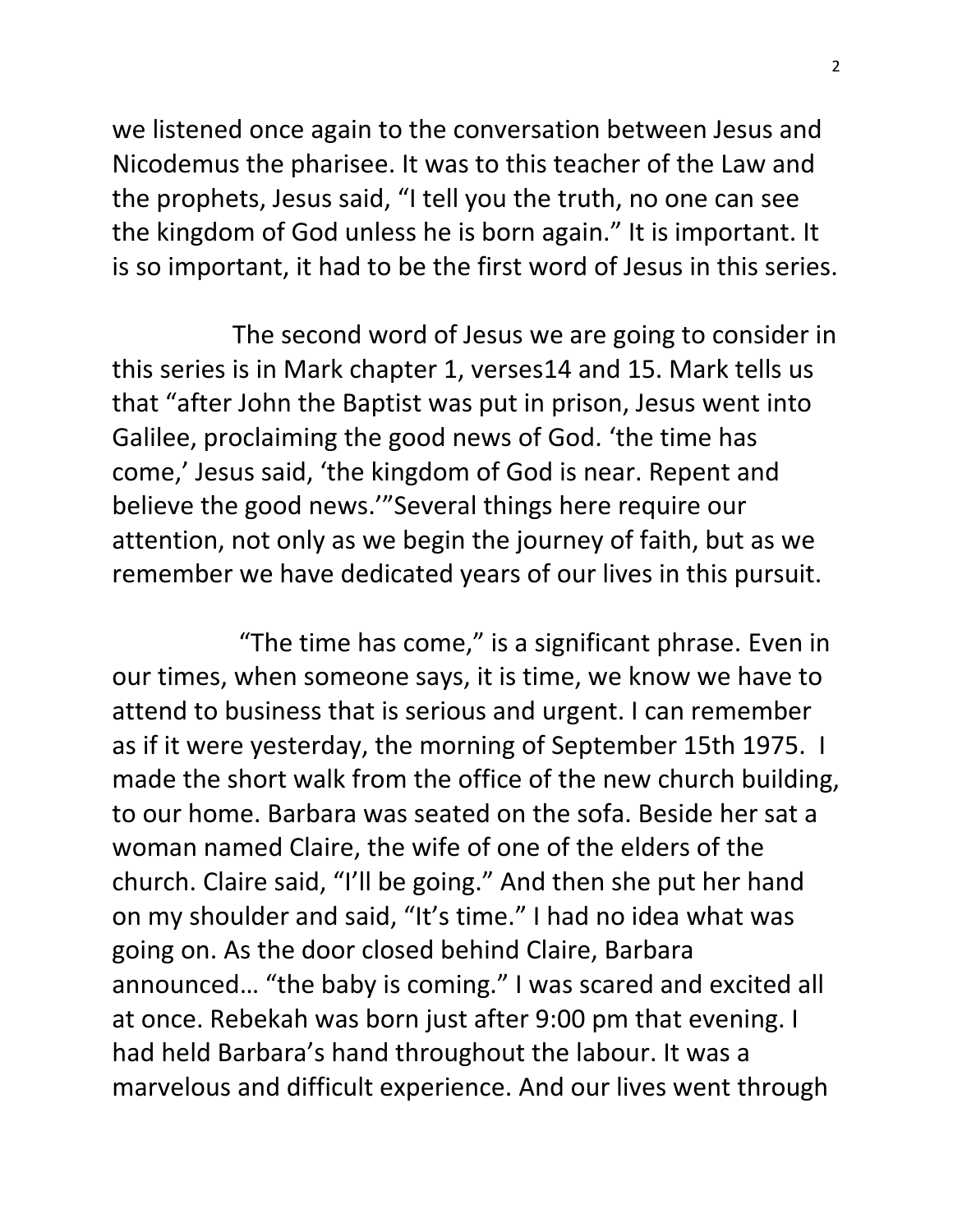a great change. I was suddenly a minister, a husband, and the father of two children.

 The importance of Jesus words, "the time has come." Is of even greater significance. Jesus proclaimed that the "kingdom of God was near." Not that it might come some time in the future, but that it was imminent. Near. Accessible. Requiring us to take action if we wanted to be a part of it. You and I have been engaged in the work of the Kingdom of God, for, in some cases, most of our lives. Jesus announced to those who would hear HIM in Galilee, that the time had come.

 That the Kingdom is near means there is stuff to do. First of all, the King must be recognized. Jesus is the King, in fact HE is the King of Kings. What that means is that our first allegiance is to HIM, and HIM alone. Because of who Jesus is, the Son of God, this is a radical allegiance. Radical does not mean it is weird or violent in its nature. It means that it is the root of who we are and what we are to do. In the service of the King of Kings, we become our best selves, and we look for opportunities to serve others. Jesus calls us to love our neighbours, all of them. He calls us to love the down and out, and not to judge them. But to assist them. He calls us to set free those who are in bondage. The concept of the brotherhood of man, and the sisterhood of women is a singular Christ centered concept. And in fact, it has changed the world for the better. The world is not a perfect place. The Church is not a perfect institution. Followers of Jesus are not "perfect people." We need to remember we are forgiven by the grace of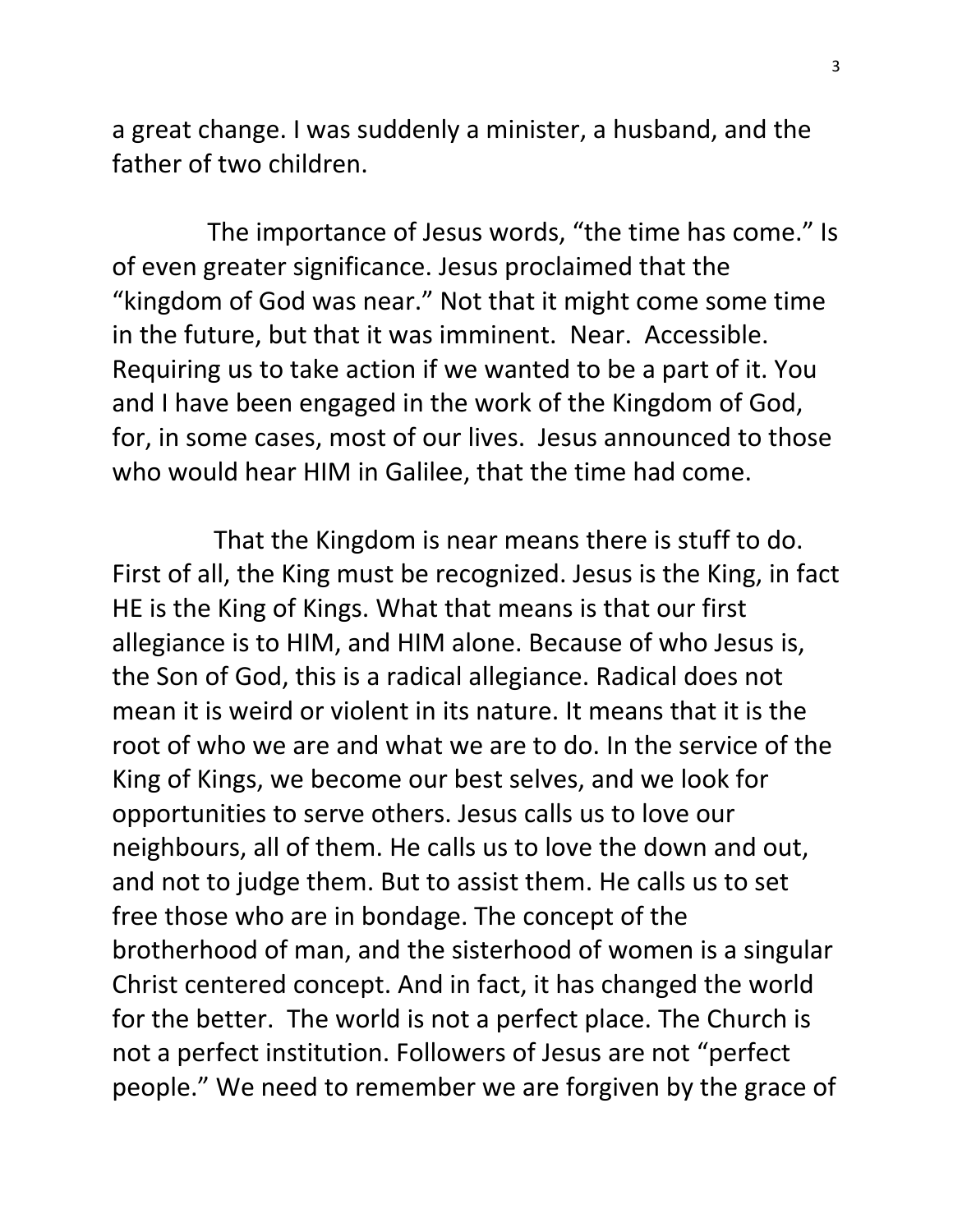God and called to be a servant people. Servants of the King, given to the service of others. The Church is unquestionably at its best, when it remembers that: that it is here, for the benefit of others.

 Jesus said, in this very context, "repent." To repent, is to seek forgiveness for the sins we know we have committed, and those that we do not realize we have done. To repent, of sins is important. It involves humbling ourselves before God and before the people we have hurt or offended. Saying, "I am sorry," allows people on both sides of a relationship to heal, and to regain trust. But that is only half of the repentance equation. Repentance also involves an attempt at change in our behaviour. When we repent, we seek God's help not to repeat the offence. We begin to work at walking a better path. All of us are works in progress. As we learn more about God's grace, we seek to mirror that grace. Some of the rough edges of our character has to be sanded away. We seek actively in repentance to become more like Jesus.

 Jesus also said, "And believe the good news." Faith is crucial. And because we are human faith is often the hardest part. In fact as I say that I am mindful of how we want things to be logical, and reasonable. Logic and reason are not things we should denigrate or hold in distain. But the fact is logic and reason will always tempt us to trust our humanity and the ways of the world over the radical claims that God in Christ makes upon our lives. We are called to believe the good news. The good news is that the Kingdom of God is near. It requires of us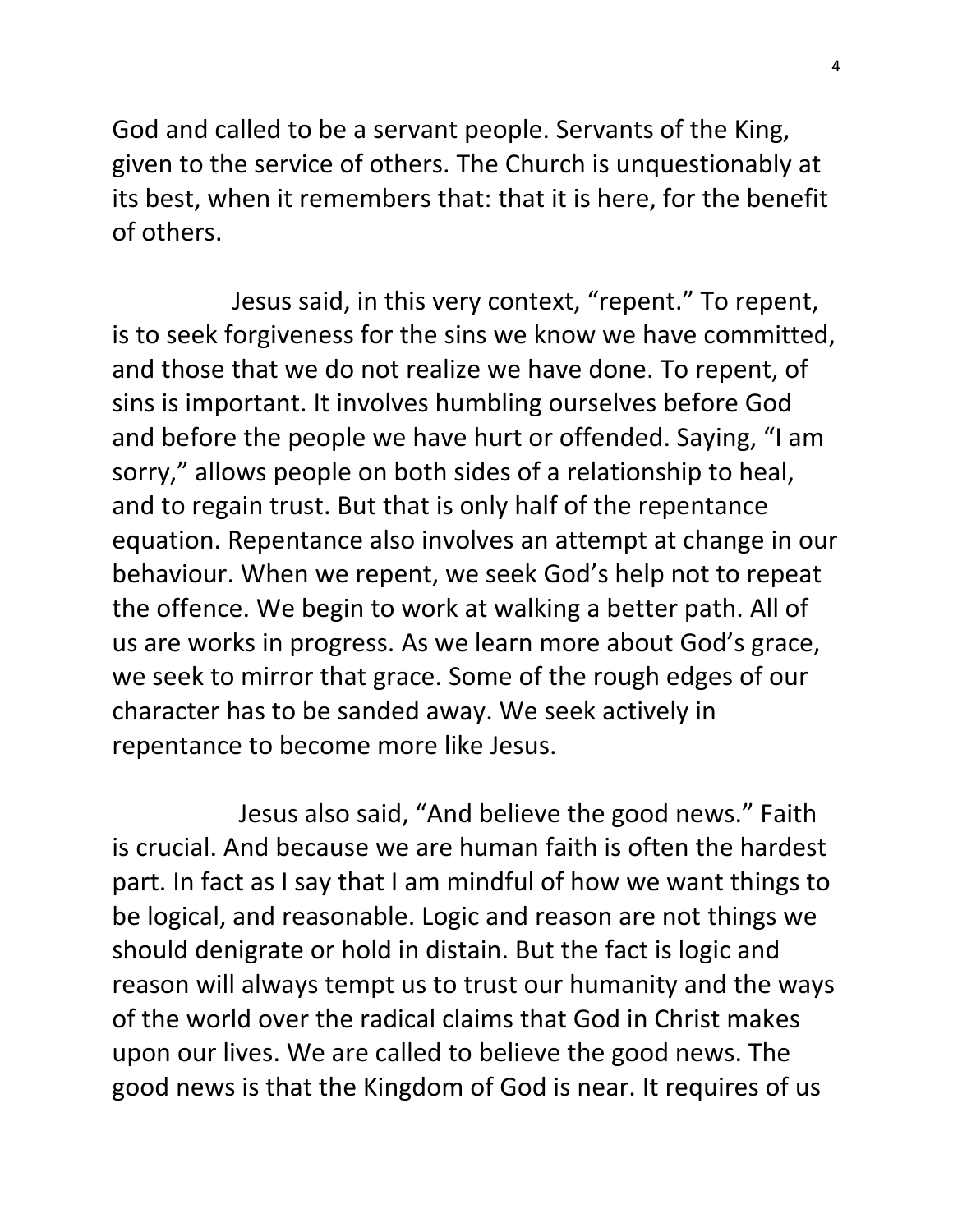to seek a renewing of our minds, an adjustment to our set. We do not naturally like change, especially when it comes to changing our lifestyle. Well, believing the good news that Jesus is the Son of God, and in HIM, the Kingdom of God is near, requires a major adjustment in our lifestyle and the way we view the world.

 If there was one thing Jesus did not like, it was judgementalism. Many of his conversations with the Pharisees, had to do with this very human tendency. The Kingdom is not about building walls and keeping people out, it is about loving people and drawing them into the circle. Believing the good news means sharing the good news with anyone who will receive it. Sometimes we discover we have preferences about who we think should be inside the circle of the faithful. It doesn't work that way. The wind of the Spirit of God brings to us those whom God wants brought into our lives and experience. Believing means loving without conditions. Jesus did not set a standard to which to which we must adhere in order to receive HIS love. He died on Calvary's cross that those who wanted it, new life, saving love, might be drawn to HIM.

 "The time has come, Jesus said. The kingdom of God is near. Repent and believe the good news." This is the word of the Lord.

Let us pray;

 Lord Jesus, we bow our heads before you, because you are the King who has come to redeem us and you bring